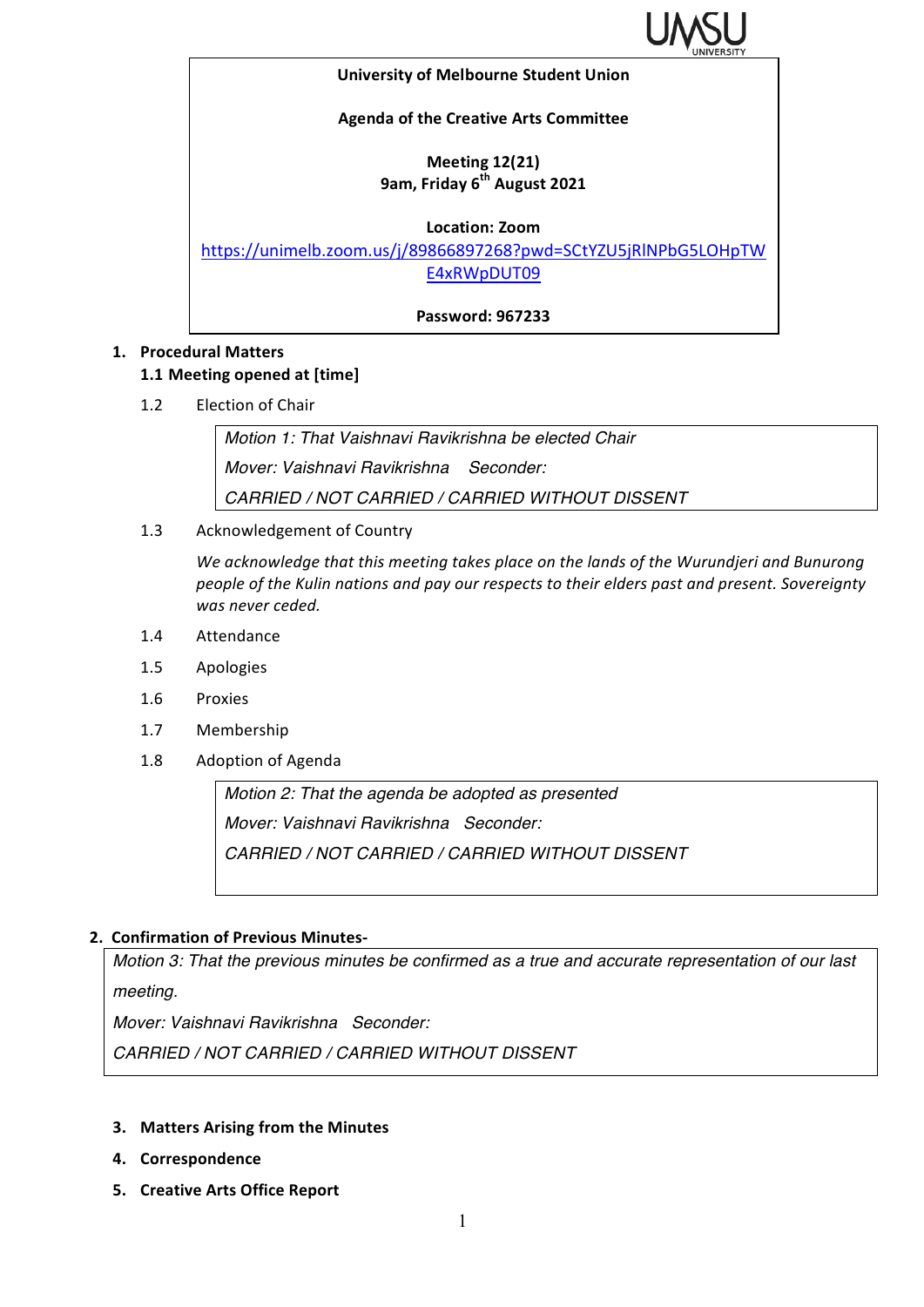Motion 6.1: To pass the proposed 2021 Creative Arts Department Budget Semester 2.

Mover: *Merryn Hughes* Seconder: CARRIED / NOT CARRIED / CARRIED WITHOUT DISSENT

Motion 6.2: To approve the spending of \$500 from the Creative Arts budget line 'Special Projects' to cover the costs of 10 x \$50 gift-card prizes to be awarded to students with standout submissions to the Student Artist Spotlight.

Mover: *Merryn Hughes* Seconder: CARRIED / NOT CARRIED / CARRIED WITHOUT DISSENT

Motion 6.3: To approve the spending of \$50.95 from the 'Accessibility' Mudfest 2021 Budget line to reimburse Stephanie Markerink (Mudfest Visual Arts Creative Producer) for Zubtitle subscription costs.

Mover: *Merryn Hughes* Seconder: CARRIED / NOT CARRIED / CARRIED WITHOUT DISSENT

Motion 6.4: To approve the spending of \$800 from the 'Front of House - Food and Beverage' to cover costs of a Mudfest Production Team dinner (alcohol not included).

Mover: Seconder:

CARRIED / NOT CARRIED / CARRIED WITHOUT DISSENT

# **7.** Motions not on Notice